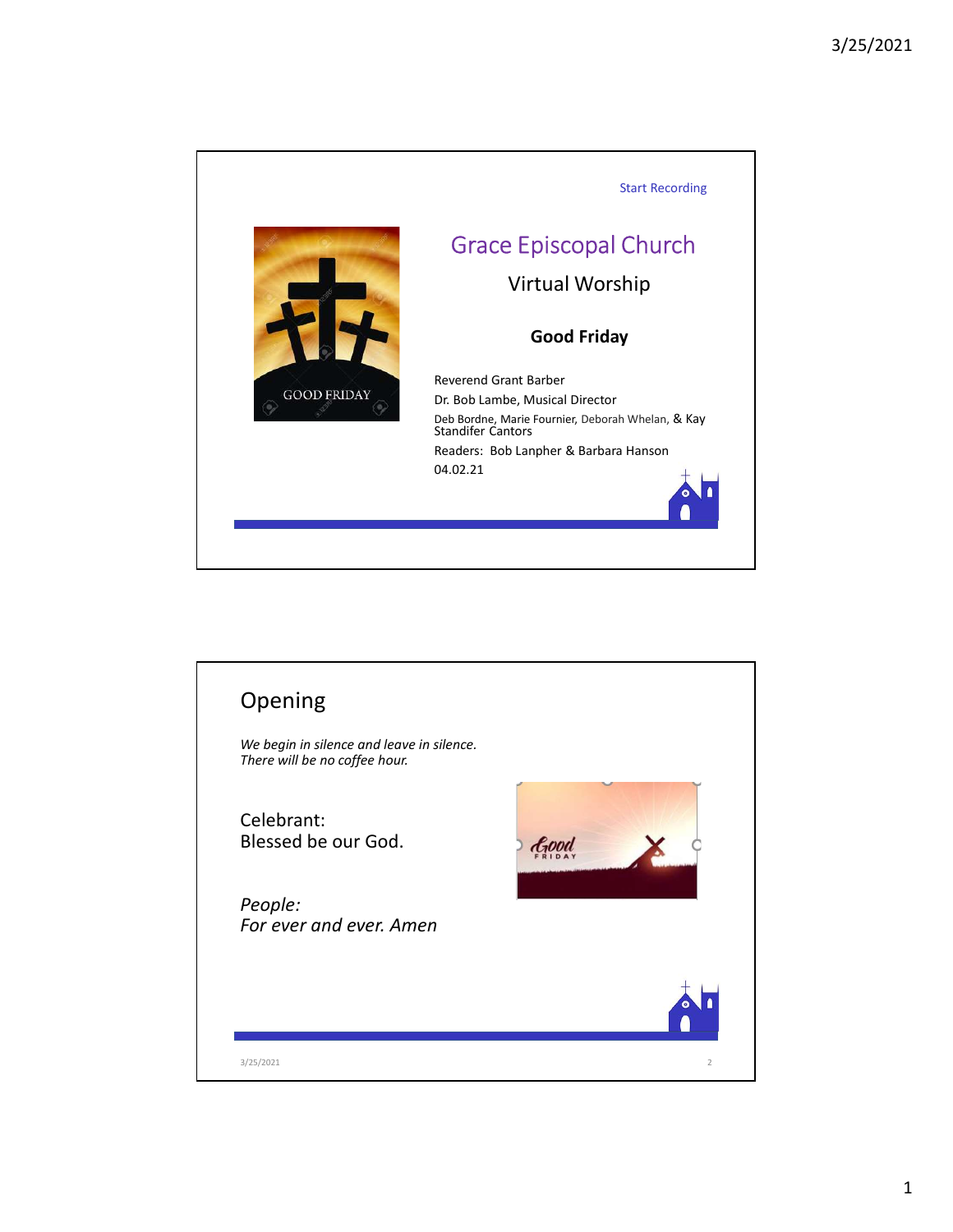

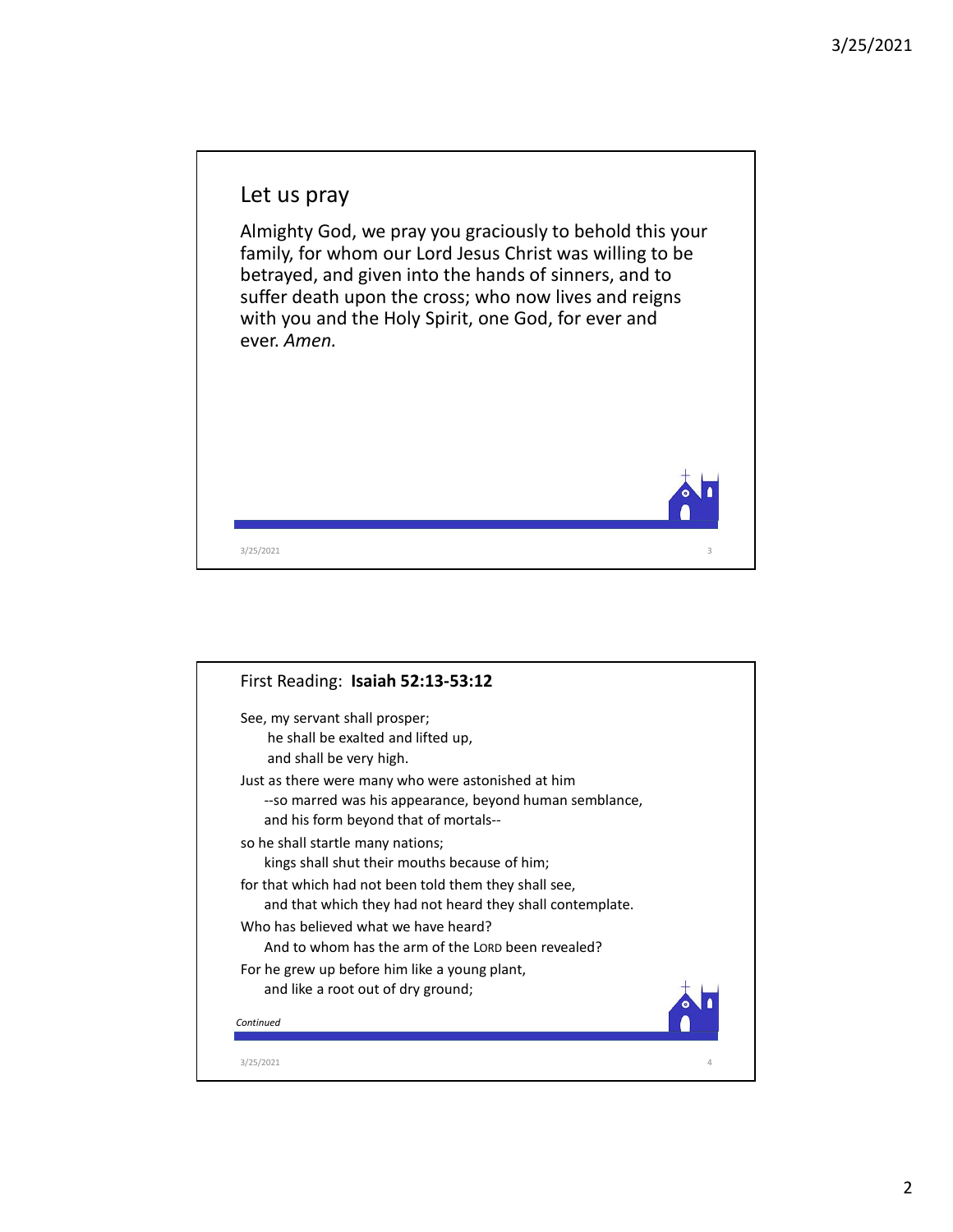

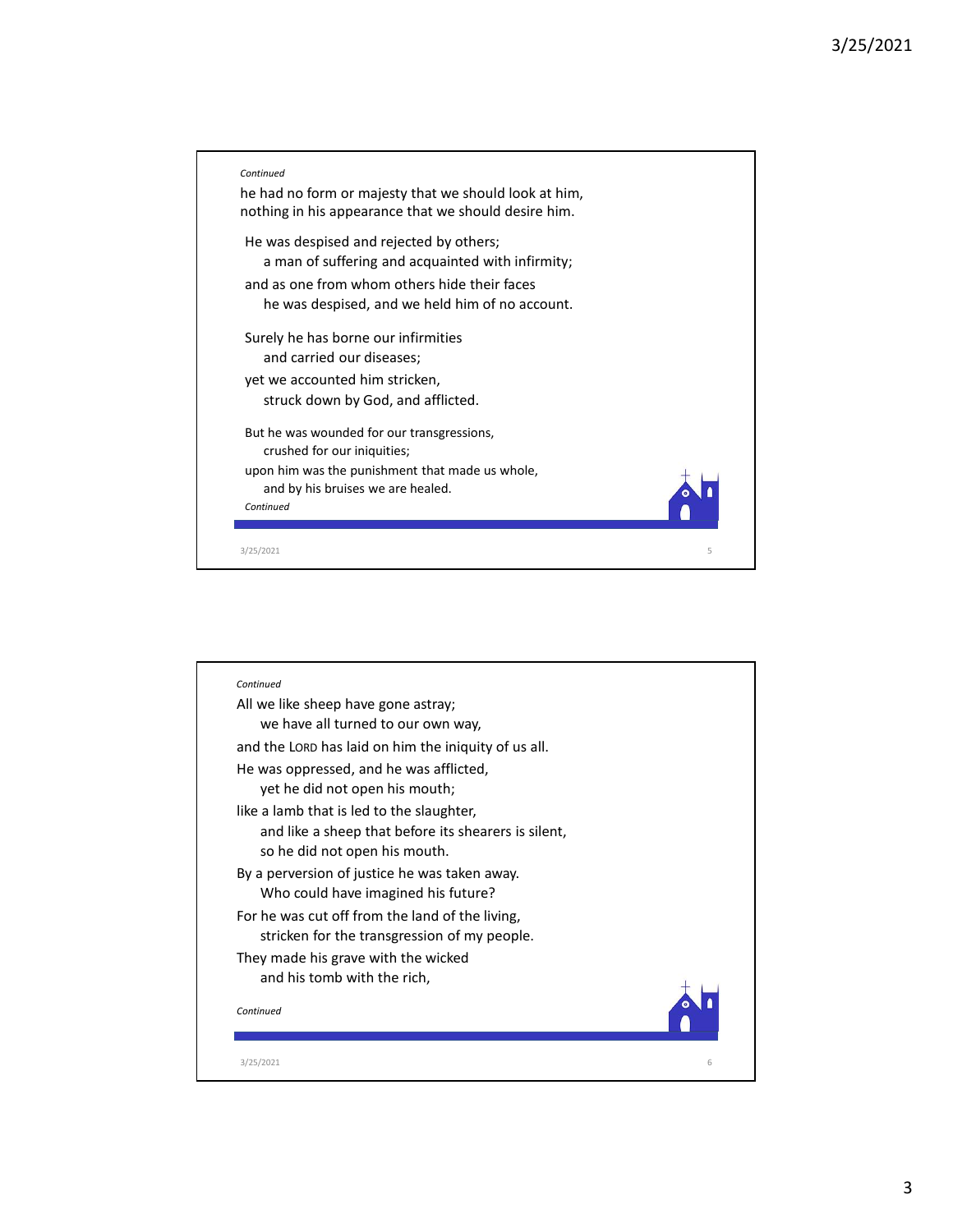| Continued                                                                                                  |
|------------------------------------------------------------------------------------------------------------|
| although he had done no violence,<br>and there was no deceit in his mouth.                                 |
| Yet it was the will of the LORD to crush him with pain.                                                    |
| When you make his life an offering for sin,                                                                |
| he shall see his offspring, and shall prolong his days;<br>through him the will of the LORD shall prosper. |
| Out of his anguish he shall see light;                                                                     |
| he shall find satisfaction through his knowledge.                                                          |
| The righteous one, my servant, shall make many righteous,<br>and he shall bear their iniquities.           |
| Therefore I will allot him a portion with the great,<br>and he shall divide the spoil with the strong;     |
| Continued                                                                                                  |
|                                                                                                            |
| 3/25/2021                                                                                                  |

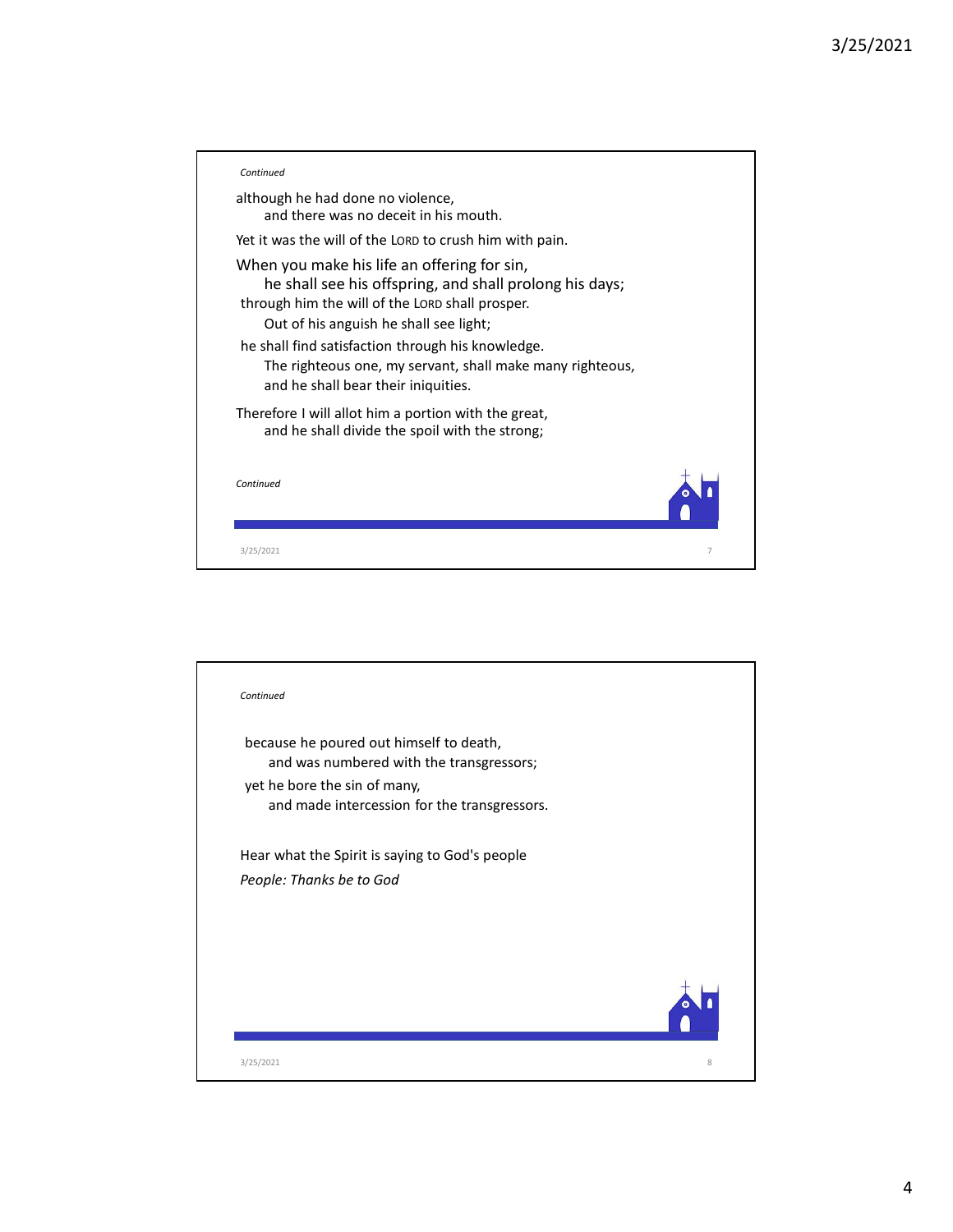

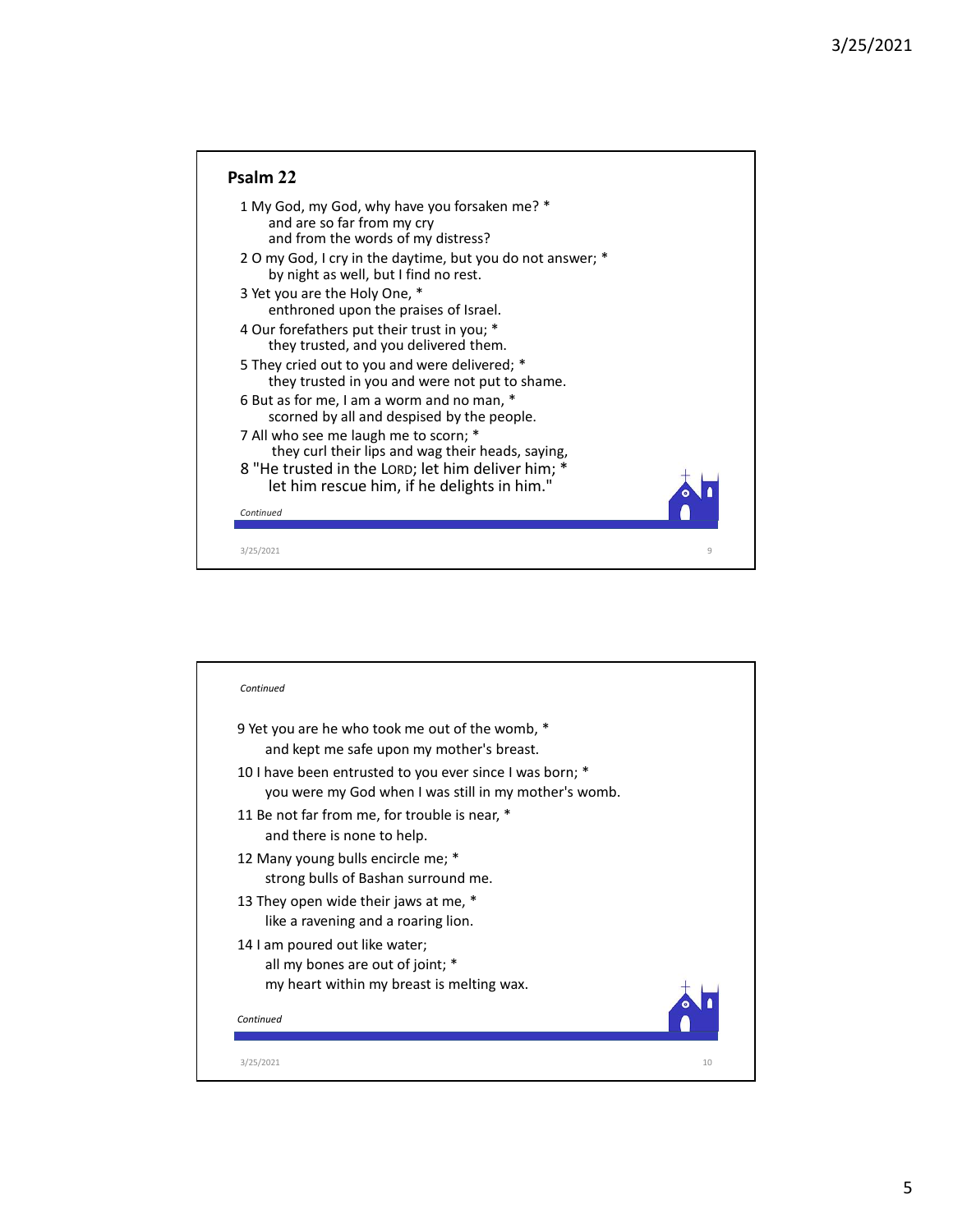

| they case lots for my clothing.                                  |
|------------------------------------------------------------------|
| 18 Be not far away, O LORD; *                                    |
| you are my strength; hasten to help me.                          |
| 19 Save me from the sword, *                                     |
| my life from the power of the dog.                               |
| Continued                                                        |
|                                                                  |
| 11<br>3/25/2021                                                  |
|                                                                  |
|                                                                  |
|                                                                  |
|                                                                  |
| Continued                                                        |
| 20 Save me from the lion's mouth, *                              |
| my wretched body from the horns of wild bulls.                   |
| 21 I will declare your Name to my brethren; *                    |
| in the midst of the congregation I will praise you.              |
| 22 Praise the LORD, you that fear him; *                         |
| stand in awe of him, O offspring of Israel;                      |
| all you of Jacob's line, give glory.                             |
| 23 For he does not despise nor abhor the poor in their poverty;  |
| neither does he hide his face from them; *                       |
| but when they cry to him he hears them.                          |
| 24 My praise is of him in the great assembly; *                  |
| I will perform my vows in the presence of those who worship him. |
| 25 The poor shall eat and be satisfied,                          |
| and those who seek the LORD shall praise him: *                  |
| "May your heart live for ever!"                                  |
| Continued                                                        |
|                                                                  |
| 3/25/2021<br>12                                                  |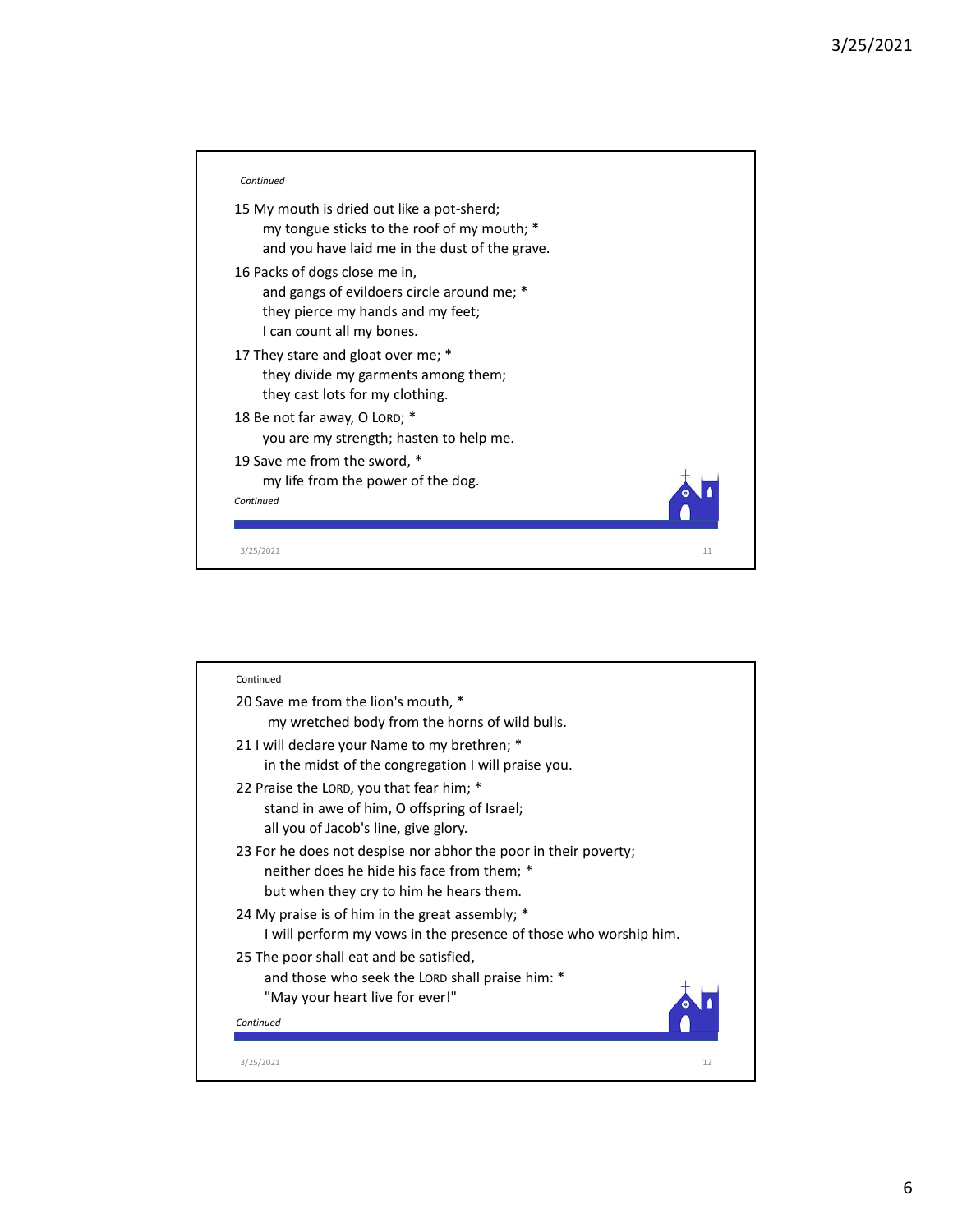|                                                                                                                                  | 3/25/2021 |
|----------------------------------------------------------------------------------------------------------------------------------|-----------|
|                                                                                                                                  |           |
| Continued                                                                                                                        |           |
| 26 All the ends of the earth shall remember and turn to the LORD, *<br>and all the families of the nations shall bow before him. |           |
| 27 For kingship belongs to the LORD; *<br>he rules over the nations.                                                             |           |
| 28 To him alone all who sleep in the earth bow down in worship; *<br>all who go down to the dust fall before him.                |           |
| 29 My soul shall live for him;<br>my descendants shall serve him; *<br>they shall be known as the LORD's for ever.               |           |
| 30 They shall come and make known to a people yet unborn *<br>the saving deeds that he has done.                                 |           |
|                                                                                                                                  |           |
|                                                                                                                                  |           |
| 3/25/2021<br>13                                                                                                                  |           |

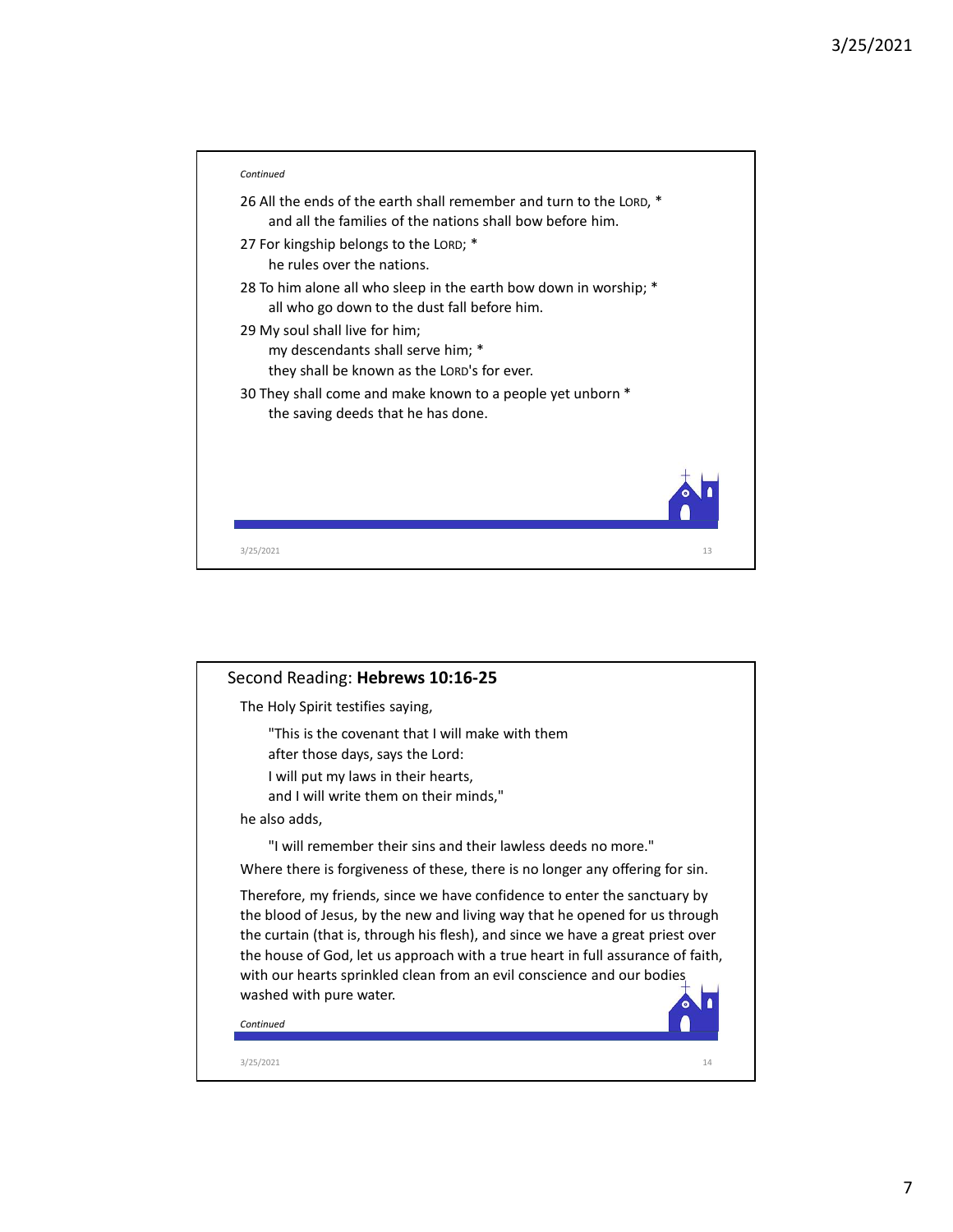

# Gospel: The Passion of our Lord Jesus Christ according to John

Jesus went out with his disciples across the Kidron valley to a place where there was a garden, which he and his disciples entered. Now Judas, who betrayed him, also knew the place, because Jesus often met there with his disciples. So Judas brought a detachment of soldiers together with police from the chief priests and the Pharisees, and they came there with lanterns and torches and weapons. Then Jesus, knowing all that was to happen to him, came forward and asked them, "Whom are you looking for?" They answered, "Jesus of Nazareth." Jesus replied, "I am he." Judas, who betrayed him, was standing with them. When Jesus said to them, "I am he," they stepped back and fell to the ground. Again he asked them, "Whom are you looking for?" And they said, Jesus of Nazareth." Jesus answered, "I told you that I am he. So if you are looking for me, let these men go." This was to fulfill the word that he had spoken, "I did not lose a single one of those whom you gave me." Then Simon Peter, who had a sword, drew it, struck the high priest's slave, and cut off his right ear. Continued nospel:<br>
Separation of our Lord Jesus Christ according to John<br>
the Passion of our Lord Jesus Christ according to a place where<br>
there was a garden, which he and his disciples entered. Now Judas, who<br>
etivared him, also kn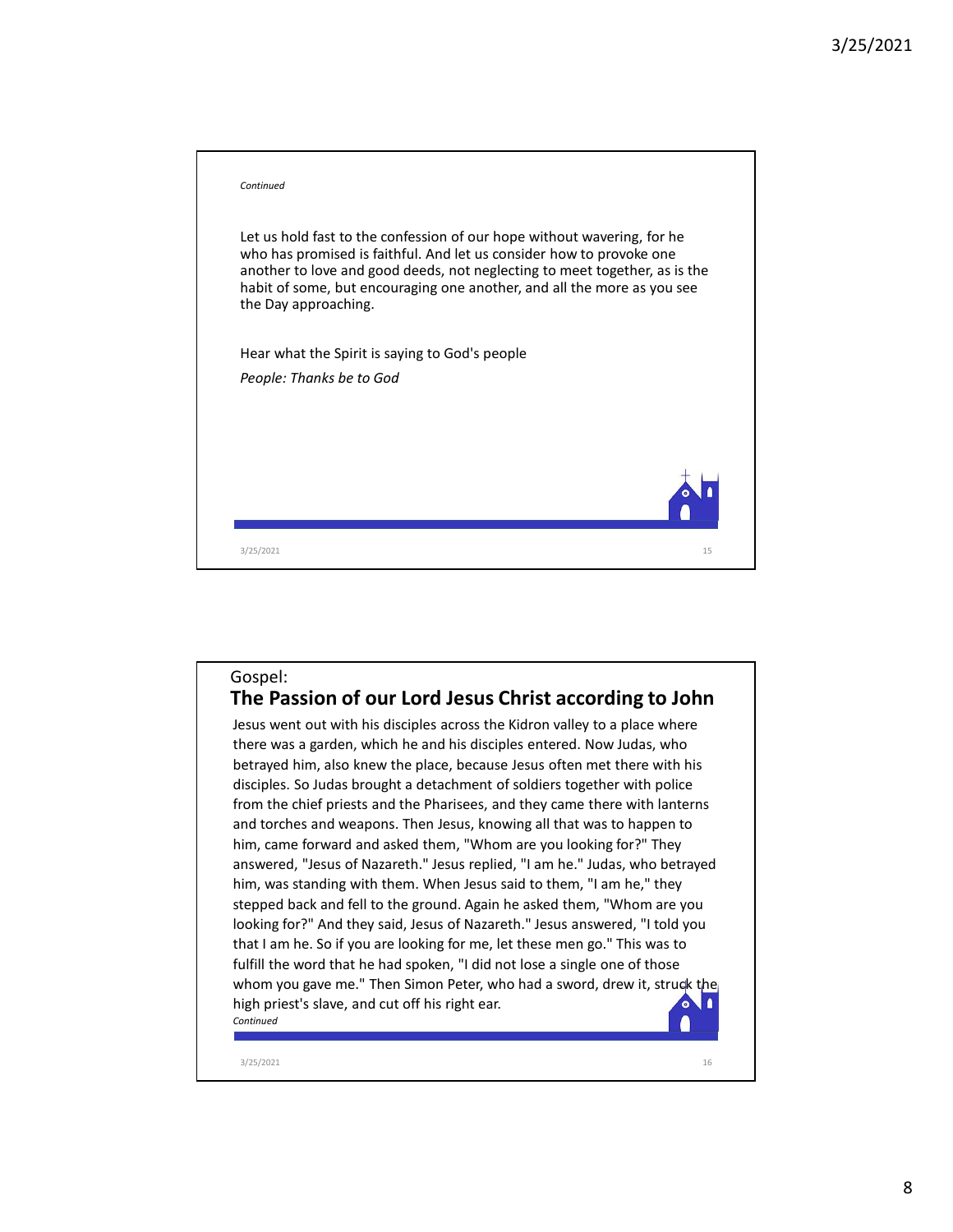

## Continued

He said, "I am not." Now the slaves and the police had made a charcoal fire because it was cold, and they were standing around it and warming themselves. Peter also was standing with them and warming himself.

Continued<br>
tes politicals in Tam not." Now the slawes and the police had made a charcoal<br>
terie because it was cold, and they were standing around it and warming<br>
there the high priest questioned lesus about this disciples Then the high priest questioned Jesus about his disciples and about his teaching. Jesus answered, "I have spoken openly to the world; I have always taught in synagogues and in the temple, where all the Jews come together. I have said nothing in secret. Why do you ask me? Ask those who heard what I said to them; they know what I said." When he had said this, one of the police standing nearby struck Jesus on the face, saying, "Is that how you answer the high priest?" Jesus answered, "If I have spoken wrongly, testify to the wrong. But if I have spoken rightly, why do you strike me?" Then Annas sent him bound to Caiaphas the high priest.

Now Simon Peter was standing and warming himself. They asked him, "You are not also one of his disciples, are you?" He denied it and said,

Continued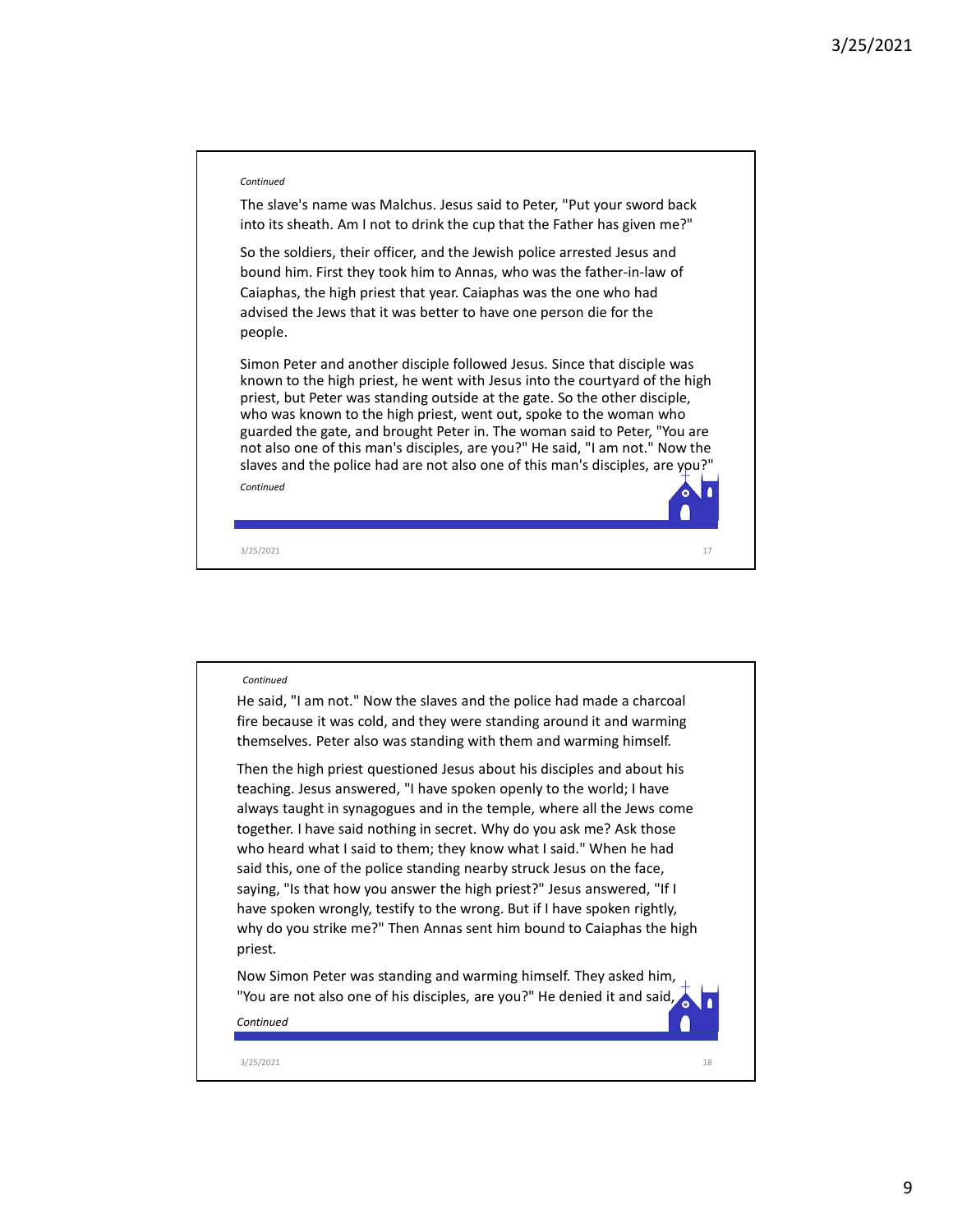

## Continued

(This was to fulfill what Jesus had said when he indicated the kind of death he was to die.)

Then Pilate entered the headquarters again, summoned Jesus, and asked him, "Are you the King of the Jews?" Jesus answered, "Do you ask this on your own, or did others tell you about me?" Pilate replied, "I am not a Jew, am I? Your own nation and the chief priests have handed you over to me. What have you done?" Jesus answered, "My kingdom is not from this world. If my kingdom were from this world, my followers would be fighting to keep me from being handed over to the Jews. But as it is, my kingdom is not from here." Pilate asked him, "So you are a king?" Jesus answered, "You say that I am a king. For this I was born, and for this I came into the world, to testify to the truth. Everyone who belongs to the truth listens to my voice." Pilate asked him, "What is truth?" continued<br>Strait was to fulfill what lesus had said when he indicated the kind of<br>These was to fulfill what lesus had said when he indicated the kind of<br>Henrin, "Are you the King of the lews?" lesus answered, "Do you also

After he had said this, he went out to the Jews again and told them, "I find no case against him. But you have a custom that I release someone for you at the Passover. Do you want me to release for you the King of the Jews?" They shouted in reply, "Not this man, but Barabbas!" Now Barabbas was a bandit.

Continued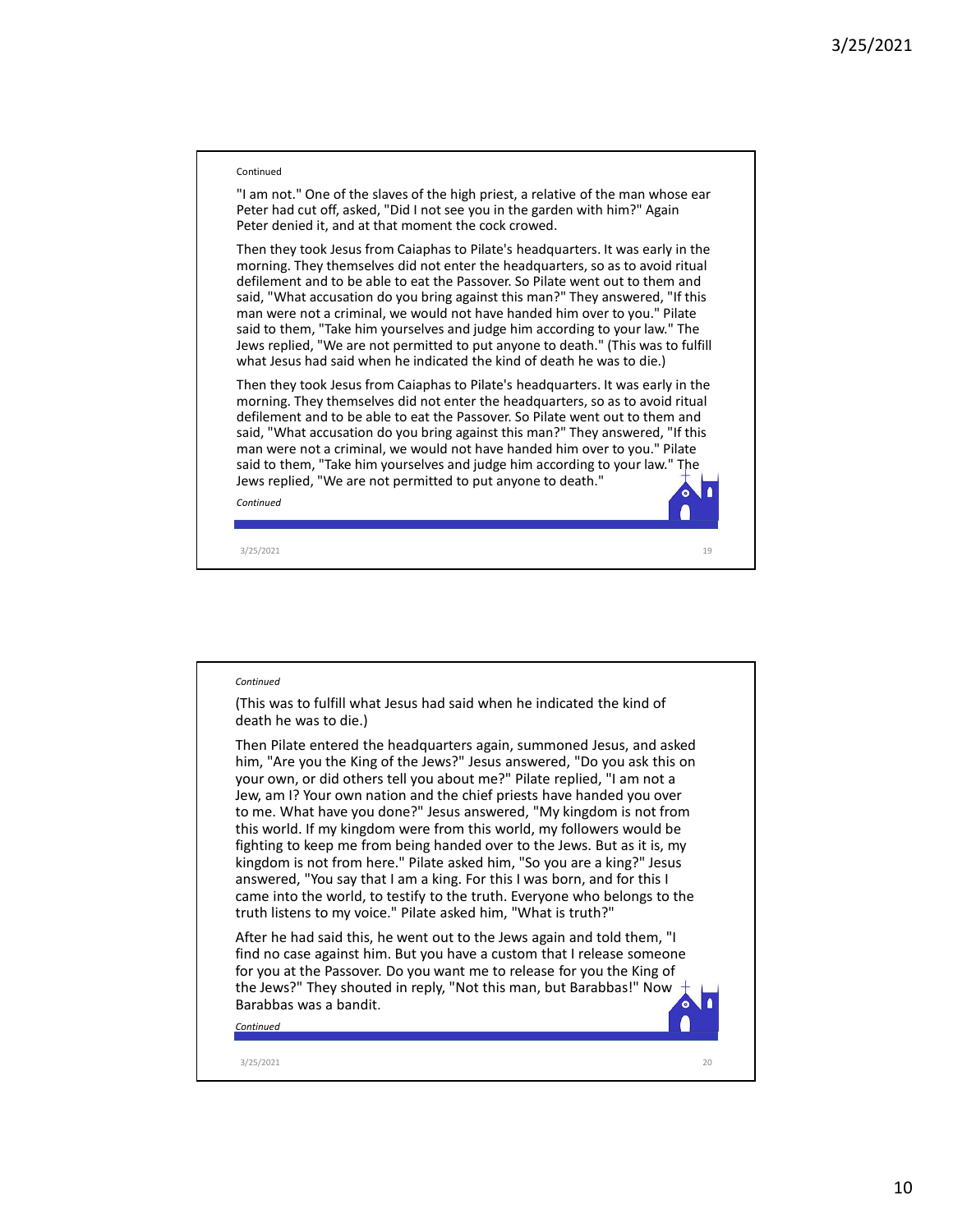#### Continued

Then Pilate took Jesus and had him flogged. And the soldiers wove a crown of thorns and put it on his head, and they dressed him in a purple robe. They kept coming up to him, saying, "Hail, King of the Jews!" and striking him on the face. Pilate went out again and said to them, "Look, I am bringing him out to you to let you know that I find no case against him." So Jesus came out, wearing the crown of thorns and the purple robe. Pilate said to them, "Here is the man!" When the chief priests and the police saw him, they shouted, "Crucify him! Crucify him!" Pilate said to them, "Take him yourselves and crucify him; I find no case against him." The Jews answered him, "We have a law, and according to that law he ought to die because he has claimed to be the Son of God." onwear<br>onwear<br>then Pilate took Jesus and had him flogged. And the soldiers wove a crown of<br>them Pilate took Jesus and had thim (as a particular particular particle particle particle. They kept<br>child list went out again and

Now when Pilate heard this, he was more afraid than ever. He entered his headquarters again and asked Jesus, "Where are you from?" But Jesus gave him no answer. Pilate therefore said to him, "Do you refuse to speak to me? Do you not know that I have power to release you, and power to crucify you?" Jesus answered him, "You would have no power over me unless it had been given you from above; therefore the one who handed me over to you is guilty of a greater sin." From then on Pilate tried to release him, but the Jews cried out, "If you release this man, you are no friend of the emperor. Everyone who claims to be a king sets himself against the emperor."

Continued



#### **Continued**

So they took Jesus; and carrying the cross by himself, he went out to what is called The Place of the Skull, which in Hebrew is called Golgotha. There they crucified him, and with him two others, one on either side, with Jesus between them. Pilate also had an inscription written and put on the cross. It read, "Jesus of Nazareth, the King of the Jews." Many of the Jews read this inscription, because the place where Jesus was crucified was near the city; and it was written in Hebrew, in Latin, and in Greek. Then the chief priests of the Jews said to Pilate, "Do not write, 'The King of the Jews,' but, 'This man said, I am King of the Jews.'" Pilate answered, "What I have written I have written." When the soldiers had crucified Jesus, they took his clothes and divided them into four parts, one for each soldier. They also took his tunic; now the tunic was seamless, woven in one piece from the top. So they said to one another, "Let us not tear it, but cast lots for it to see who will get it." This was to fulfill what the scripture says, Continued<br>
Som that is called The Place of the Skull, which in Hebrew is called Golgotha.<br>
Som they took lessus; and carrying the cross by himself, he went out to<br>
the reade,<br>
the reade, which then and with thim two others

"They divided my clothes among themselves, and for my clothing they cast lots."



Continued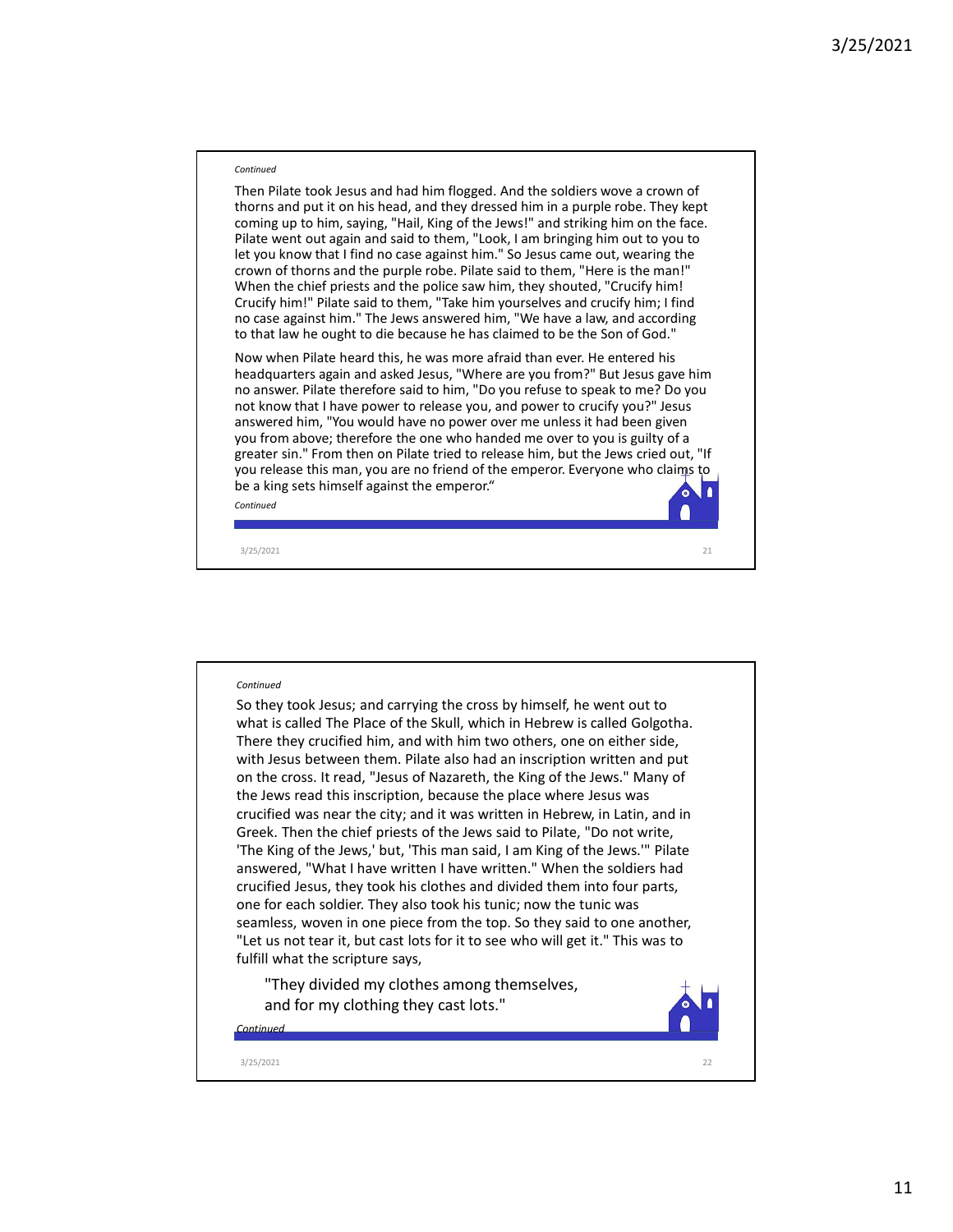



Instead, one of the soldiers pierced his side with a spear, and at once blood and water came out. (He who saw this has testified so that you also may believe. His testimony is true, and he knows that he tells the truth.) These things occurred so that the scripture might be fulfilled, "None of his bones shall be broken." And again another passage of scripture says, "They will look on the one whom they have pierced."

After these things, Joseph of Arimathea, who was a disciple of Jesus, though a secret one because of his fear of the Jews, asked Pilate to let him take away the body of Jesus. Pilate gave him permission; so he came and removed his body. Nicodemus, who had at first come to Jesus by night, also came, bringing a mixture of myrrh and aloes, weighing about a hundred pounds. They took the body of Jesus and wrapped it with the spices in linen cloths, according to the burial custom of the Jews. Now there was a garden in the place where he was crucified, and in the garden there was a new tomb in which no one had ever been laid. And so, because it was the Jewish day of Preparation, and the tomb was nearby, they laid Jesus there. nothioned<br>
meta-dome of the soldiers pierced his side with a spear, and at once blood and<br>
meta-dome out. (He who saw this has testfited so that you also may believe. His<br>
testimony is true, and he knows that he tellic the

The Gospel of the Lord

People: Praise to you Lord Christ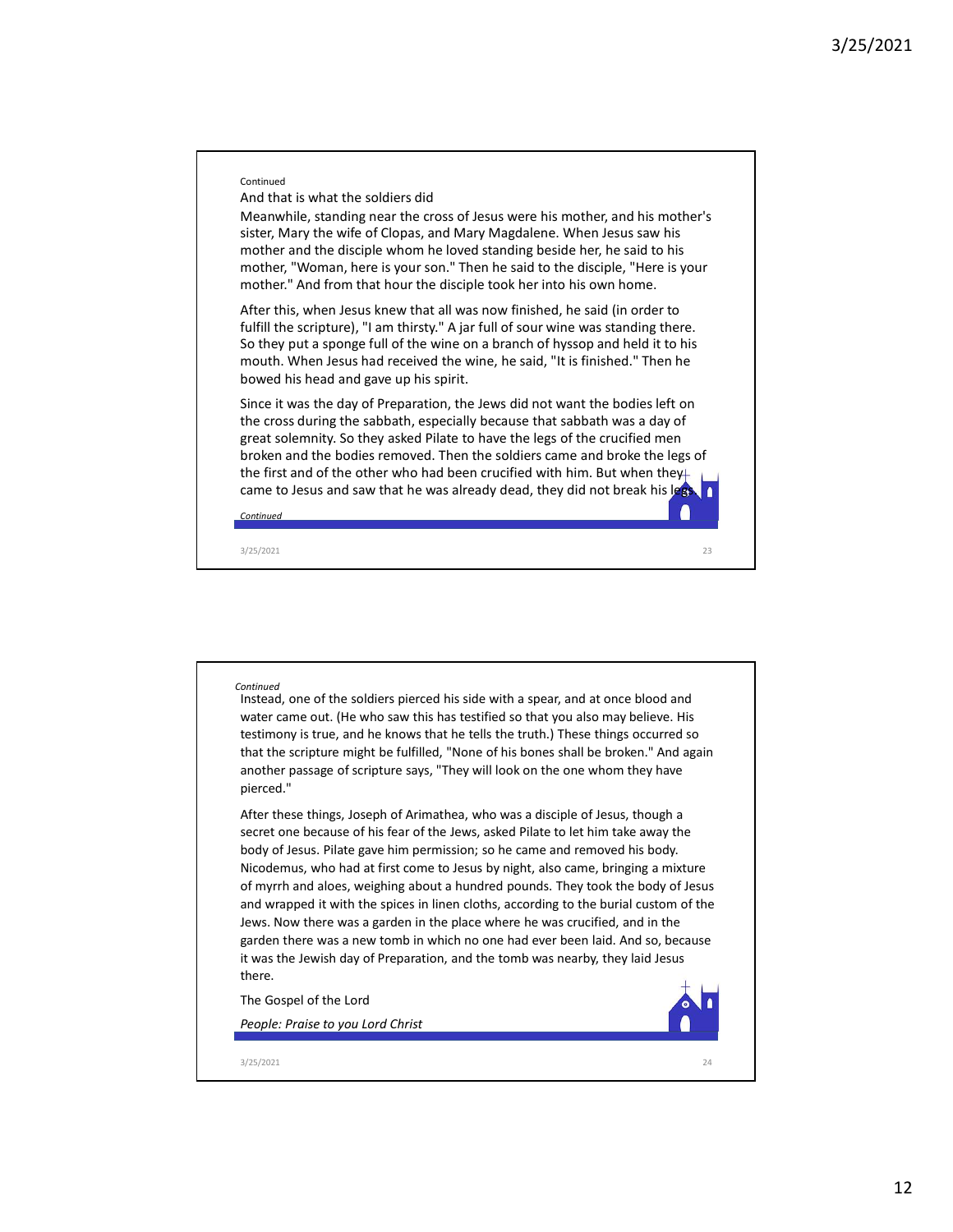

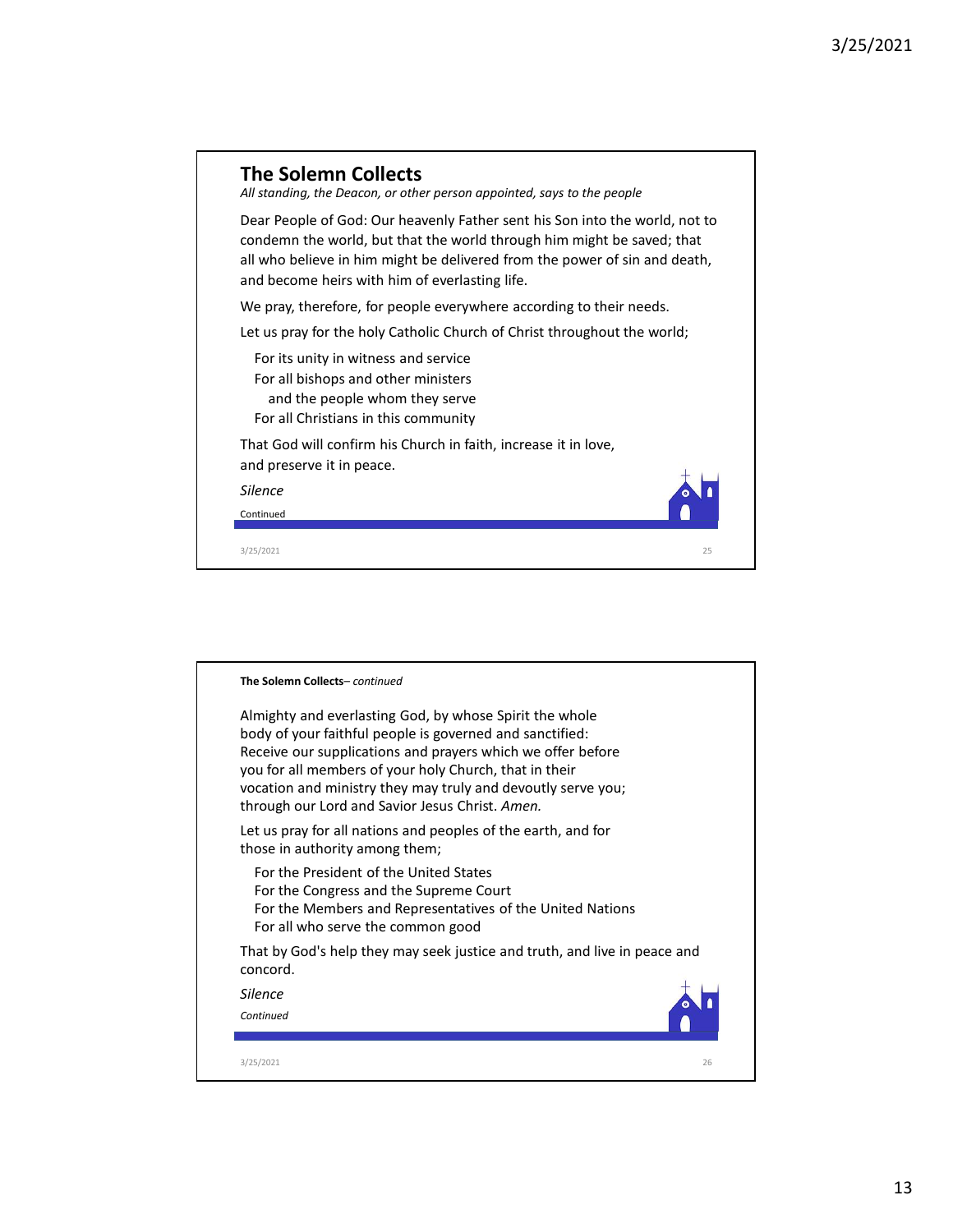| The Solemn Collects-continued                                                                                                   |    |
|---------------------------------------------------------------------------------------------------------------------------------|----|
| Almighty God, kindle, we pray, in every heart the true love of                                                                  |    |
| peace, and guide with your wisdom those who take counsel for<br>the nations of the earth; that in tranquility your dominion may |    |
| increase, until the earth is filled with the knowledge of your                                                                  |    |
| love; through Jesus Christ our Lord. Amen.                                                                                      |    |
| Let us pray for all who suffer and are afflicted in body or in mind;                                                            |    |
| For the hungry and the homeless, the destitute                                                                                  |    |
| and the oppressed                                                                                                               |    |
| For the sick, the wounded, and the crippled<br>For those in loneliness, fear, and anguish                                       |    |
| For those who face temptation, doubt, and despair                                                                               |    |
| For the sorrowful and bereaved                                                                                                  |    |
| For prisoners and captives, and those in mortal danger                                                                          |    |
| That God in his mercy will comfort and relieve them, and                                                                        |    |
| grant them the knowledge of his love, and stir up in us the<br>will and patience to minister to their needs.                    |    |
|                                                                                                                                 |    |
| <b>Silence</b>                                                                                                                  |    |
| Continued                                                                                                                       |    |
| 3/25/2021                                                                                                                       | 27 |
|                                                                                                                                 |    |
|                                                                                                                                 |    |
|                                                                                                                                 |    |
|                                                                                                                                 |    |
|                                                                                                                                 |    |
|                                                                                                                                 |    |

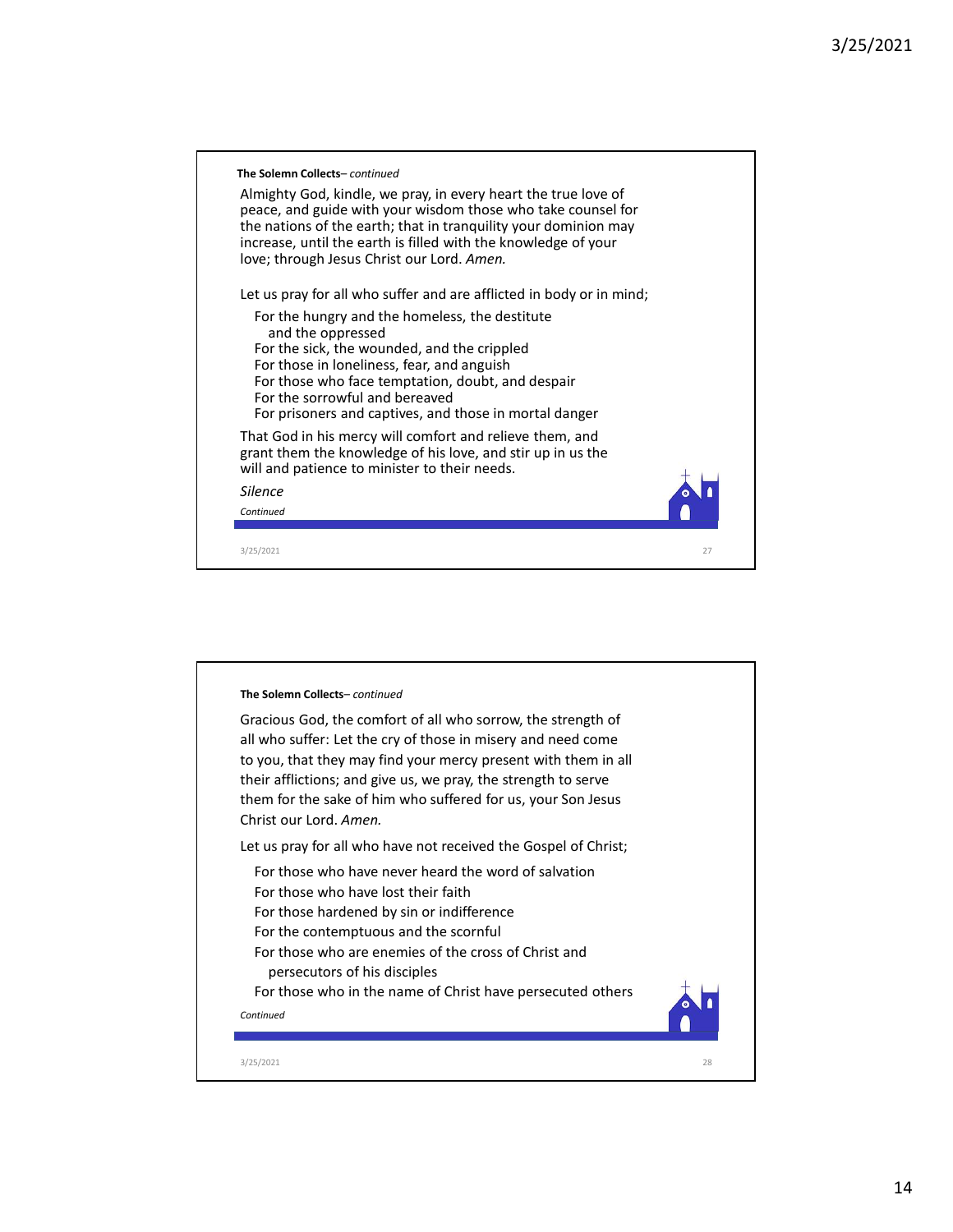

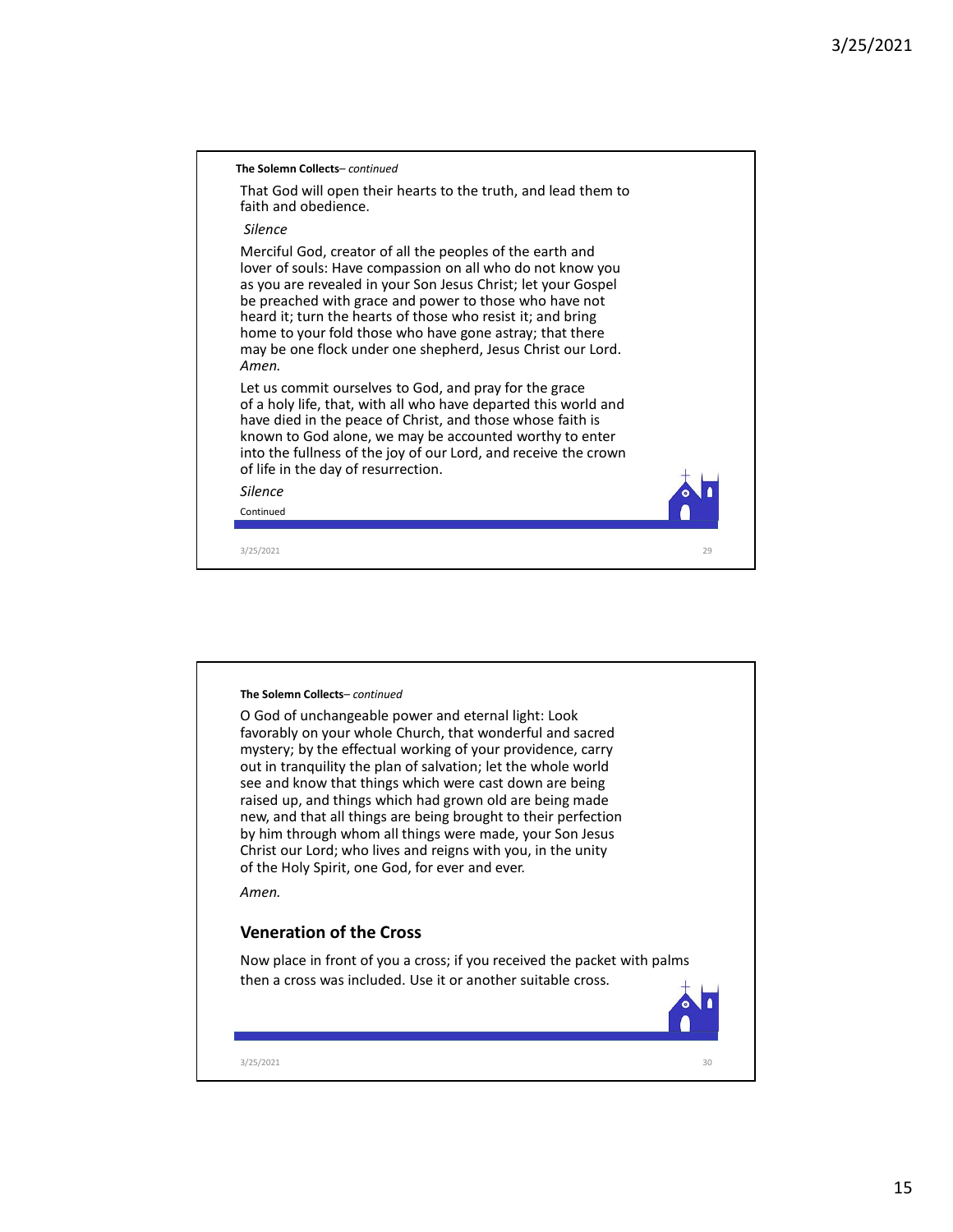## Anthem 1

We glory in your cross, O Lord, and praise and glorify your holy resurrection; for by virtue of your cross joy has come to the whole world. Antherm 1<br>We glory in your cross, O Lord,<br>
and praise and glorify your holy resurrection;<br>
for by vitter of your cross<br>
for by interests<br>
in the whole world.<br>
May God be merciful to us and bless us,<br>
show us the light of

May God be merciful to us and bless us, show us the light of his countenance, and come to us.

Let your ways be known upon earth, your saving health among all nations.

Let the peoples praise you, O God; let all the peoples praise you.

We glory in your cross, O Lord, and praise and glorify your holy resurrection; for by virtue of your cross joy has come to the whole world.